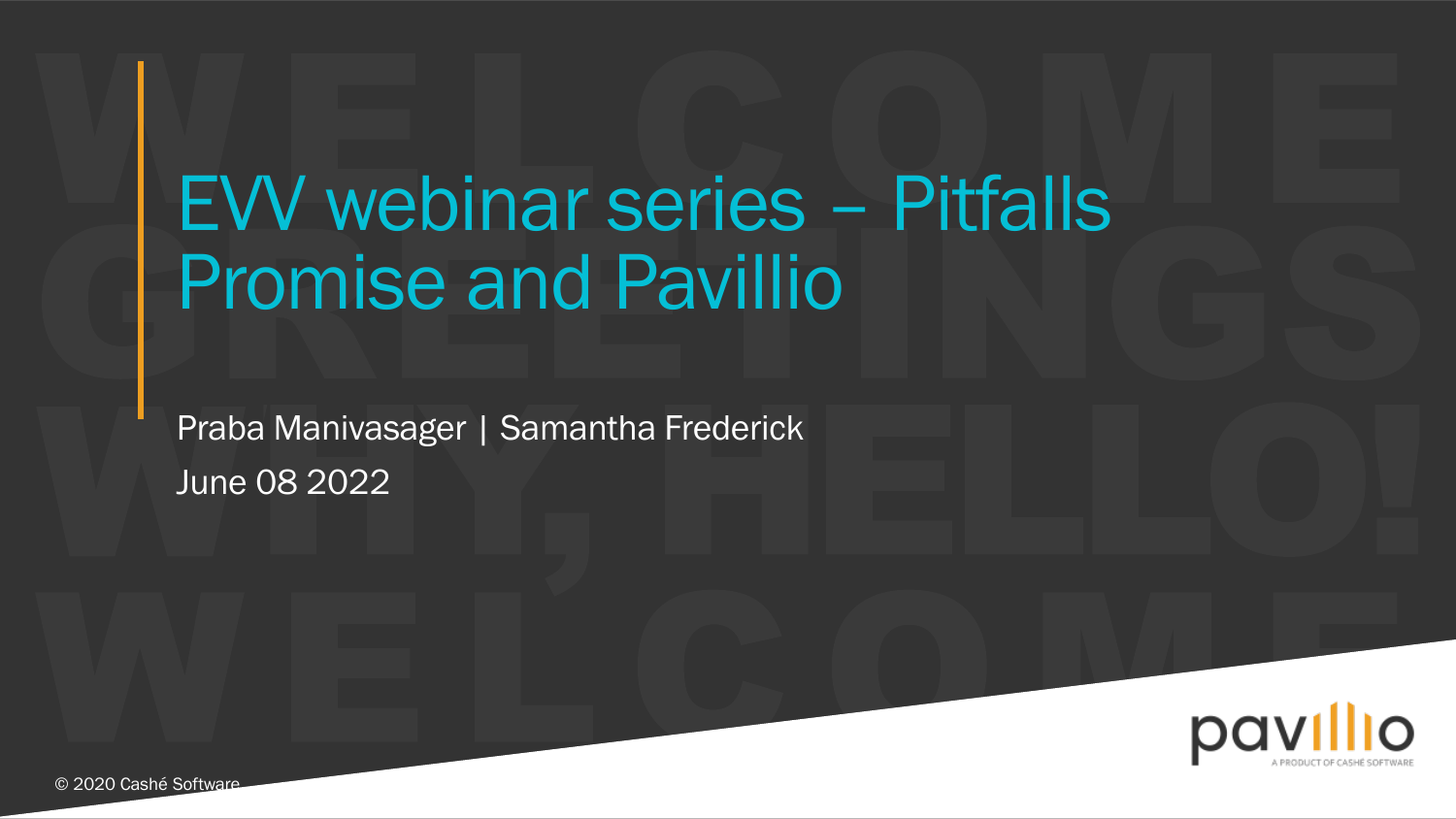#### Past webinars on Cashe website

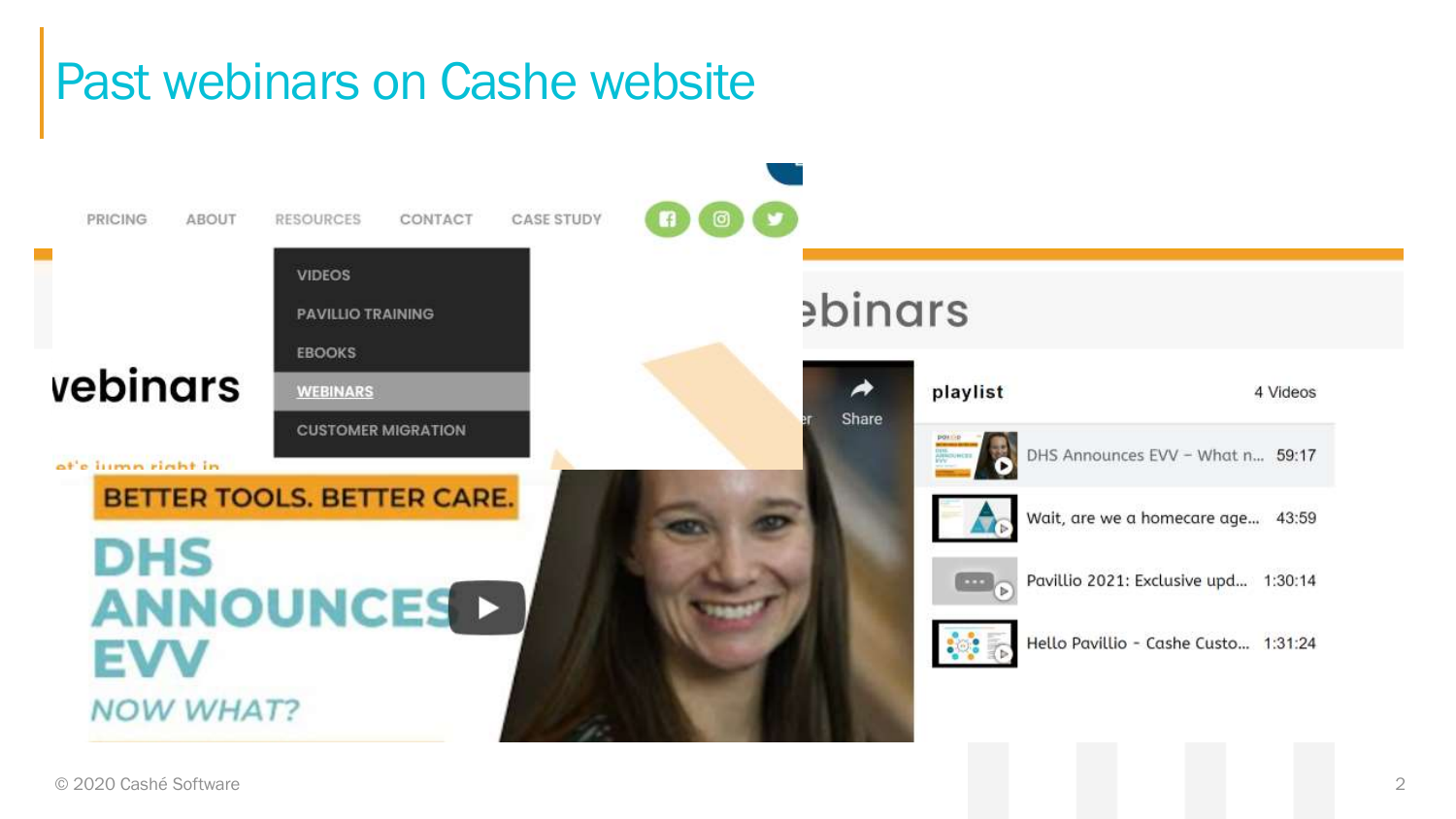#### Frontline Worker Pay

To thank those who worked hard through the COVID-19, Minnesota has implemented a Frontline Worker Pay program.

- Application window is open for 45 days, June 8 July 22
- Workers who may be eligible for this benefit need to be provided a notice from the agency by June 23rd.
- Workers who meet both the Work requirement and the Job Sector requirement can apply for these funds during this application window.
- Timeline of the application isn't important. All eligible applicants will be processed at the same time after the window closes.
- Additional resources

•Frontline Worker Pay Info Sheet: [https://www.dli.mn.gov/sites/default/files/pdf/fwp\\_in](https://www.dli.mn.gov/sites/default/files/pdf/fwp_info_sheet.pdf) fo\_sheet.pdf

•DLI Frontline Worker Toolkit: <https://www.dli.mn.gov/toolkit>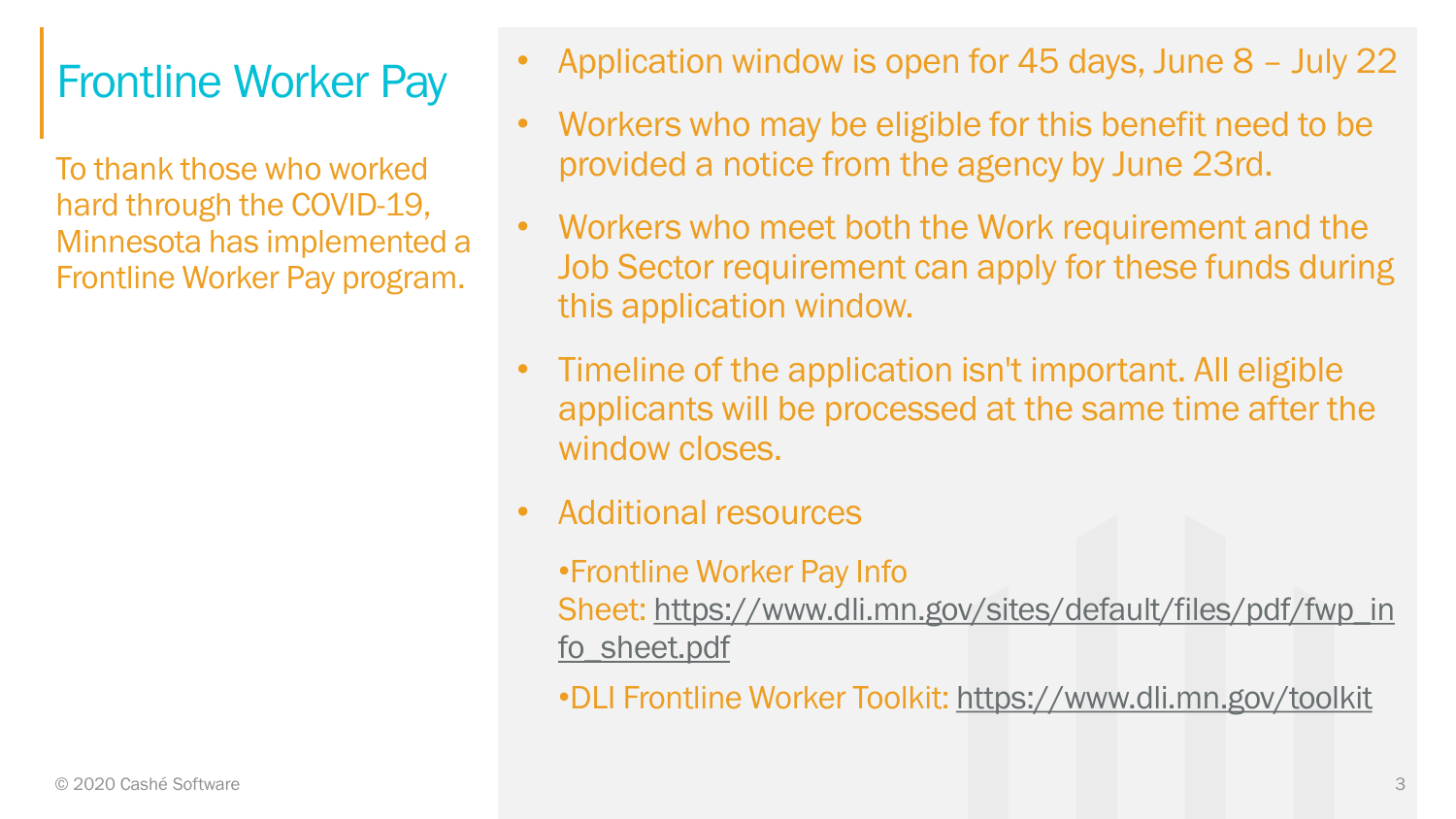## Agenda

- 1. April webinar recap
- 2. EVV realities and Pitfalls
- 3. EVV journey
- 4. Implementing EVV in Pavillio
- 5. Q&A

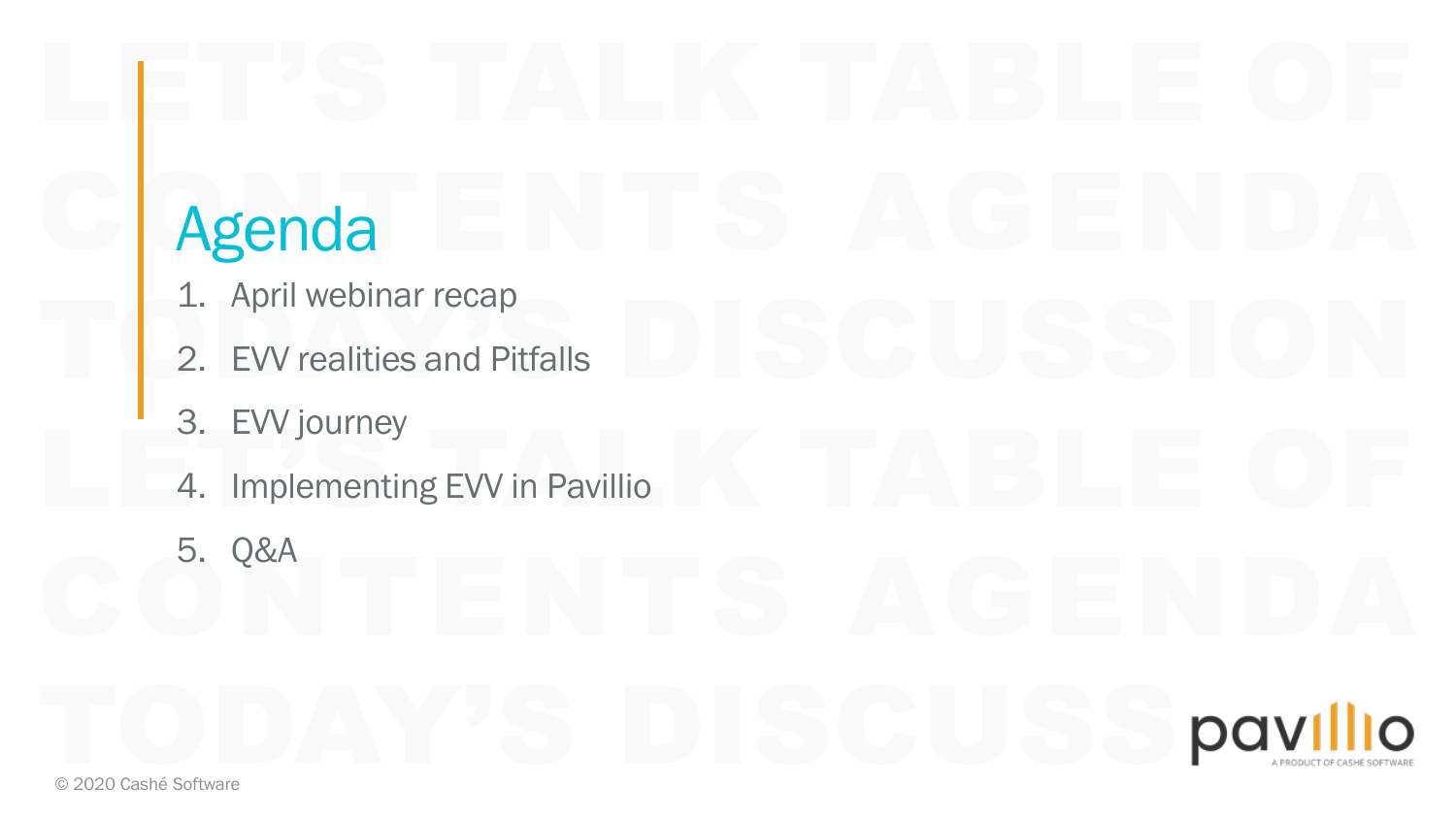#### Recap of April **Webinar**

- DHS announcement of EVV Rollout by phases
- Our interpretation of DHS announcement
- How to begin the EVV journey
- Things you should do to prepare for EVV rollout
- High level EVV rollout plan
- What we (Cashe) did to prepare for EVV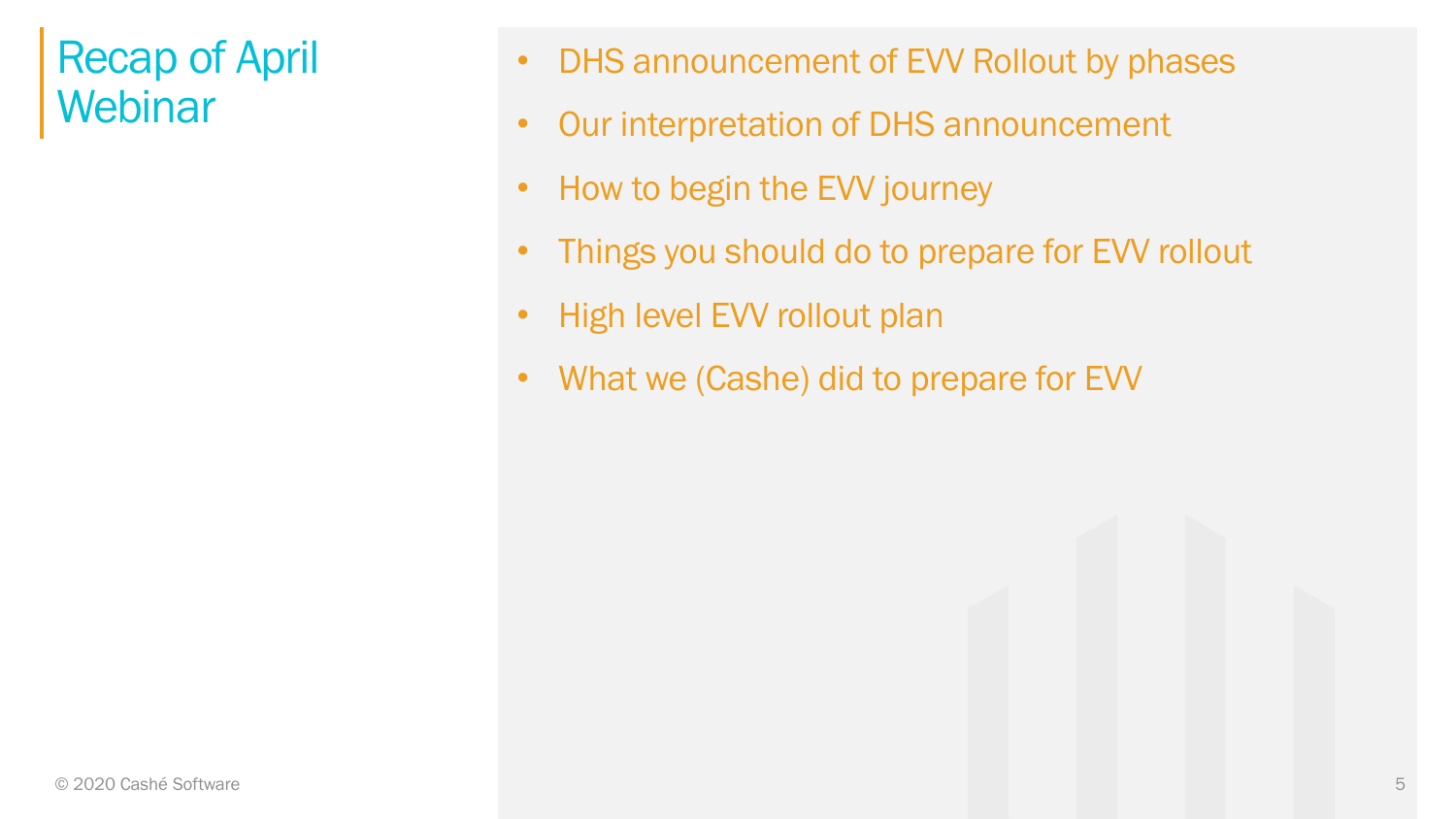#### Update on MN EVV

- Phase I: FMS going live with EVV on 6/20
- Phase II: Personal Care agencies expected go live Dec 2022
- Phase III: Home health end of 2023
- Expect to hear more about MCO EVV integration in August
- Live in caregiver exemption is being finalized
- DHS is going to use FMS as proving grounds
- Cashe is well positioned to gather lessons learned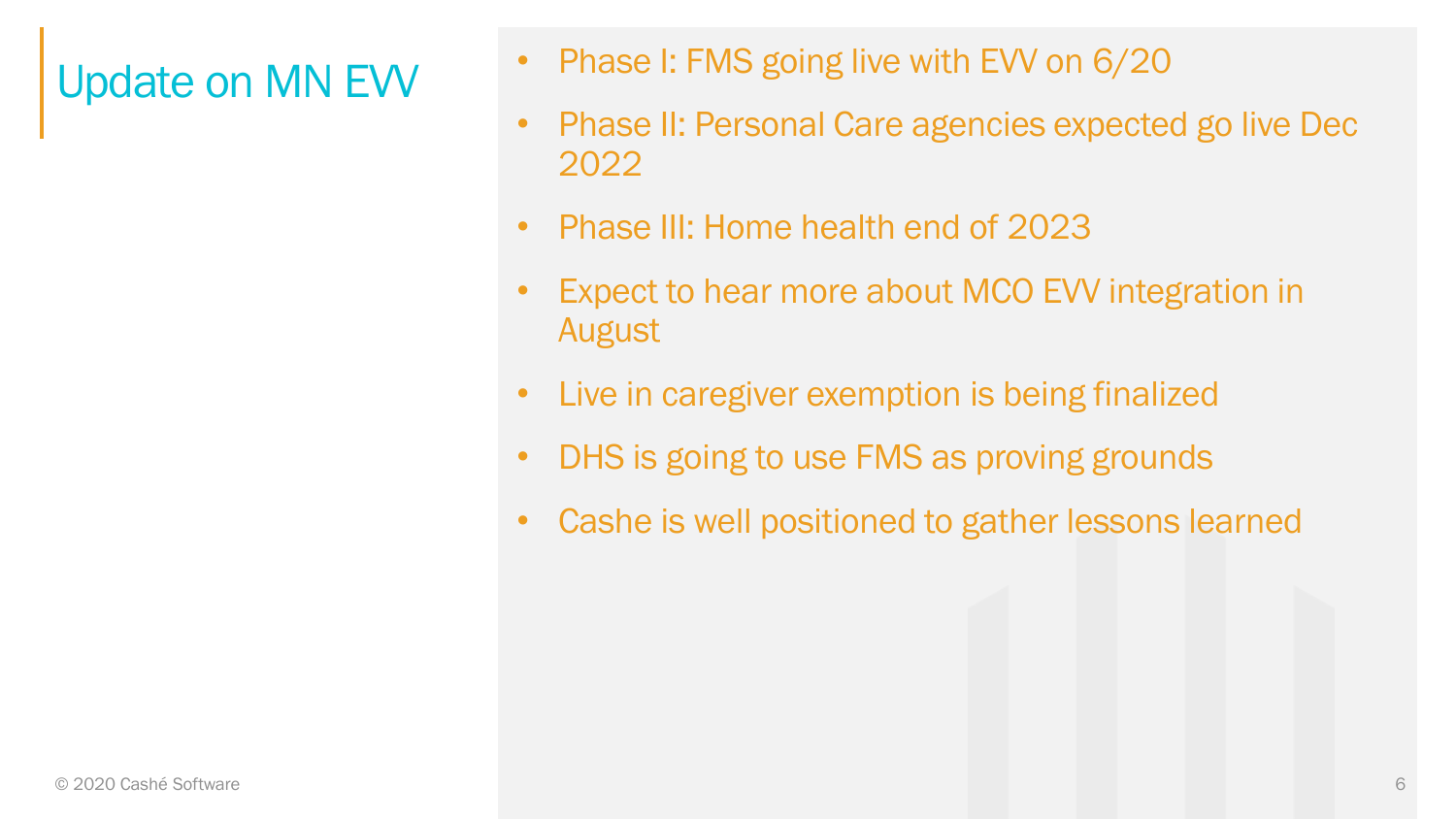#### EVV Realities and **Pitfalls**

- December will be here before you know it
- Takes longer than you think
- Slow and steady wins the EVV race
- There will be issues both technical and process related
- Not everyone is going to take to EVV
- Downloading an EVV app alone doesn't make you EVV ready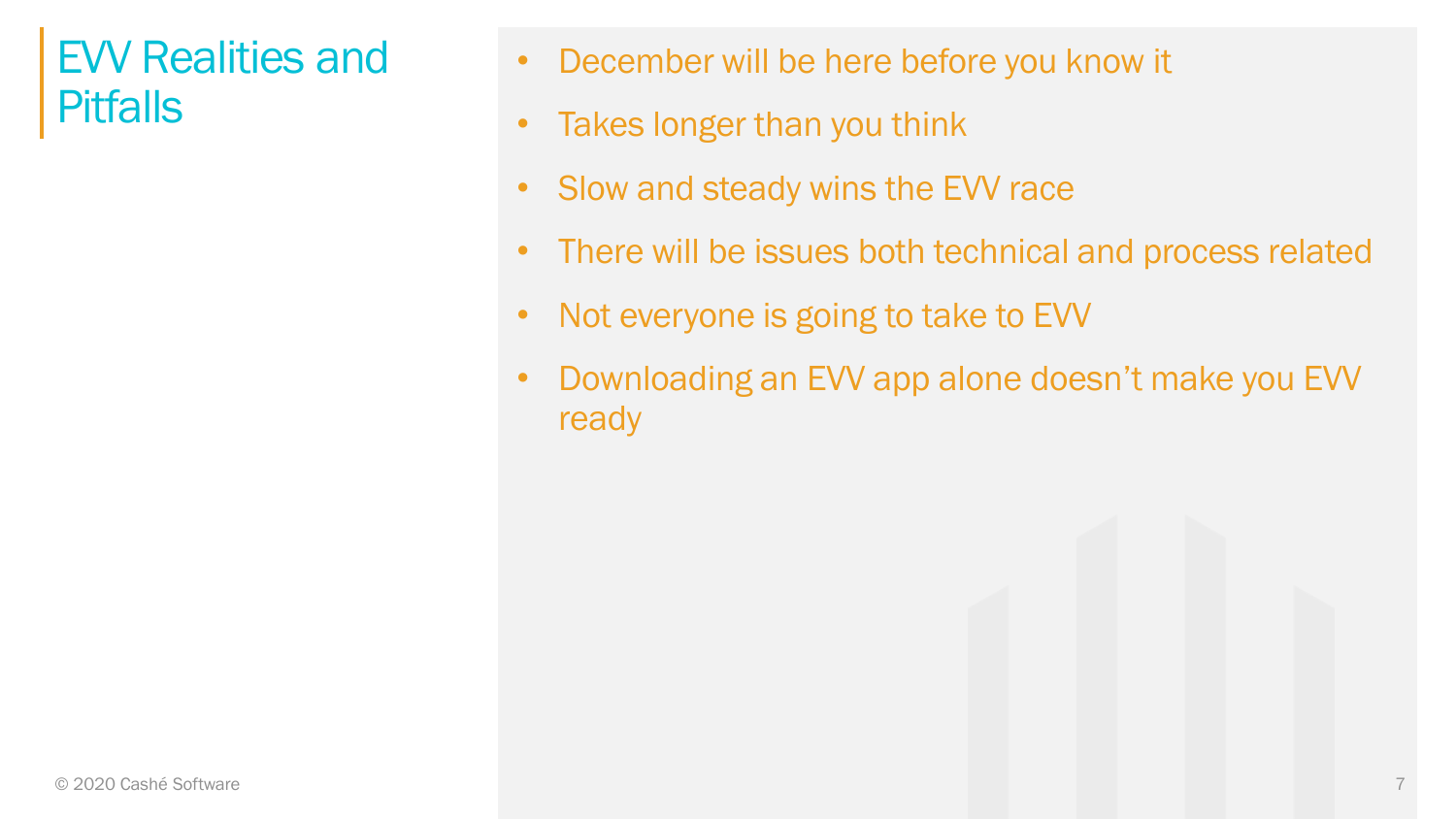

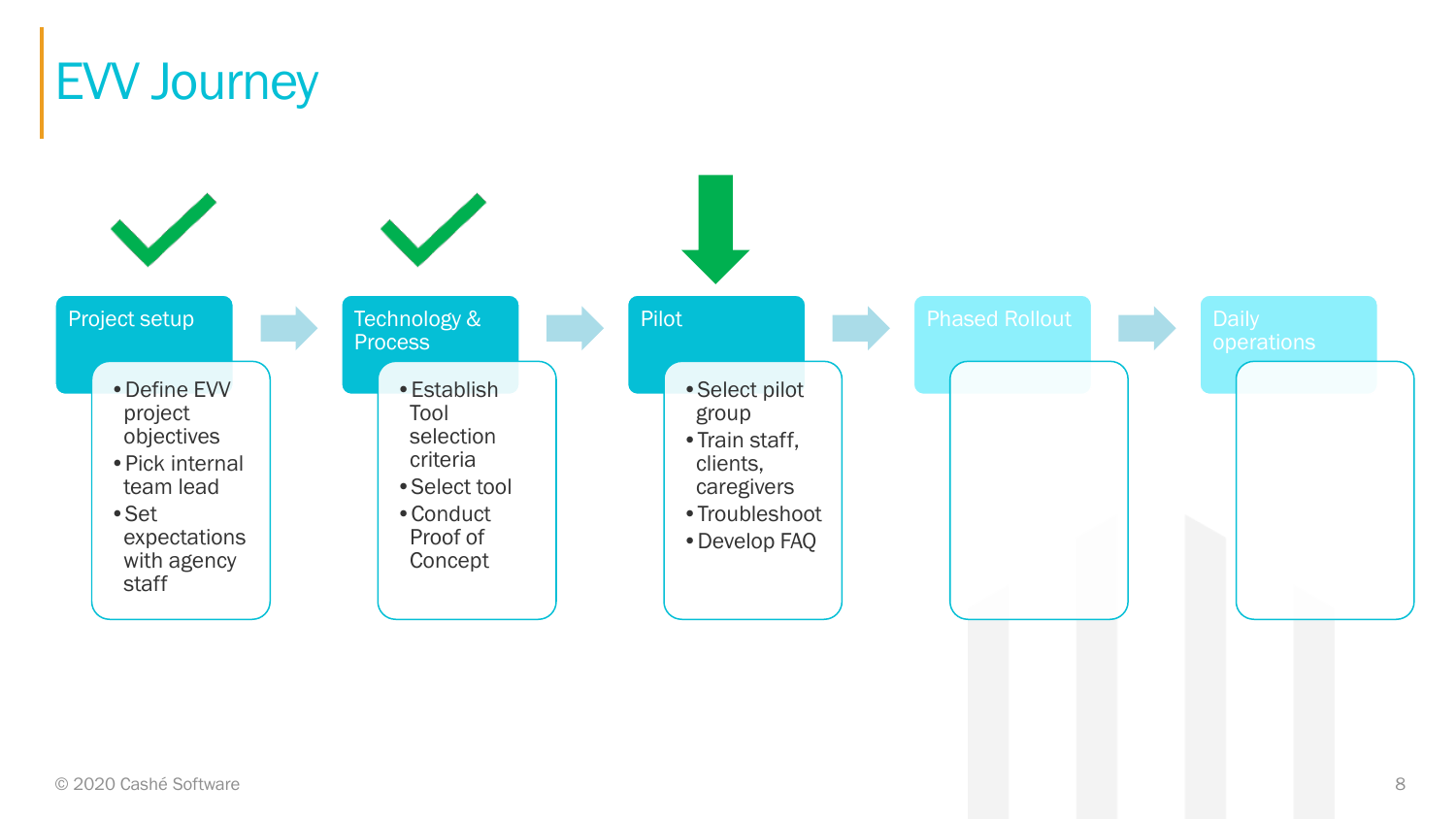### **Real Life Experiences**



**"Pavillio and EVV has made us so much more efficient. Once you get to 20-30% implementation, your work dedicated to it drops significantly. We have this time right now with paper as a fall back, but we want to be using the app as much as possible. We don't know everything about the state mandate, but we know we need to be ready. We want to get all the troubleshooting out of the way now, so when the mandate is fully out in the world, we are ready for it and we're already ahead of the competition."**

**Nick Walters – All Home Health Care**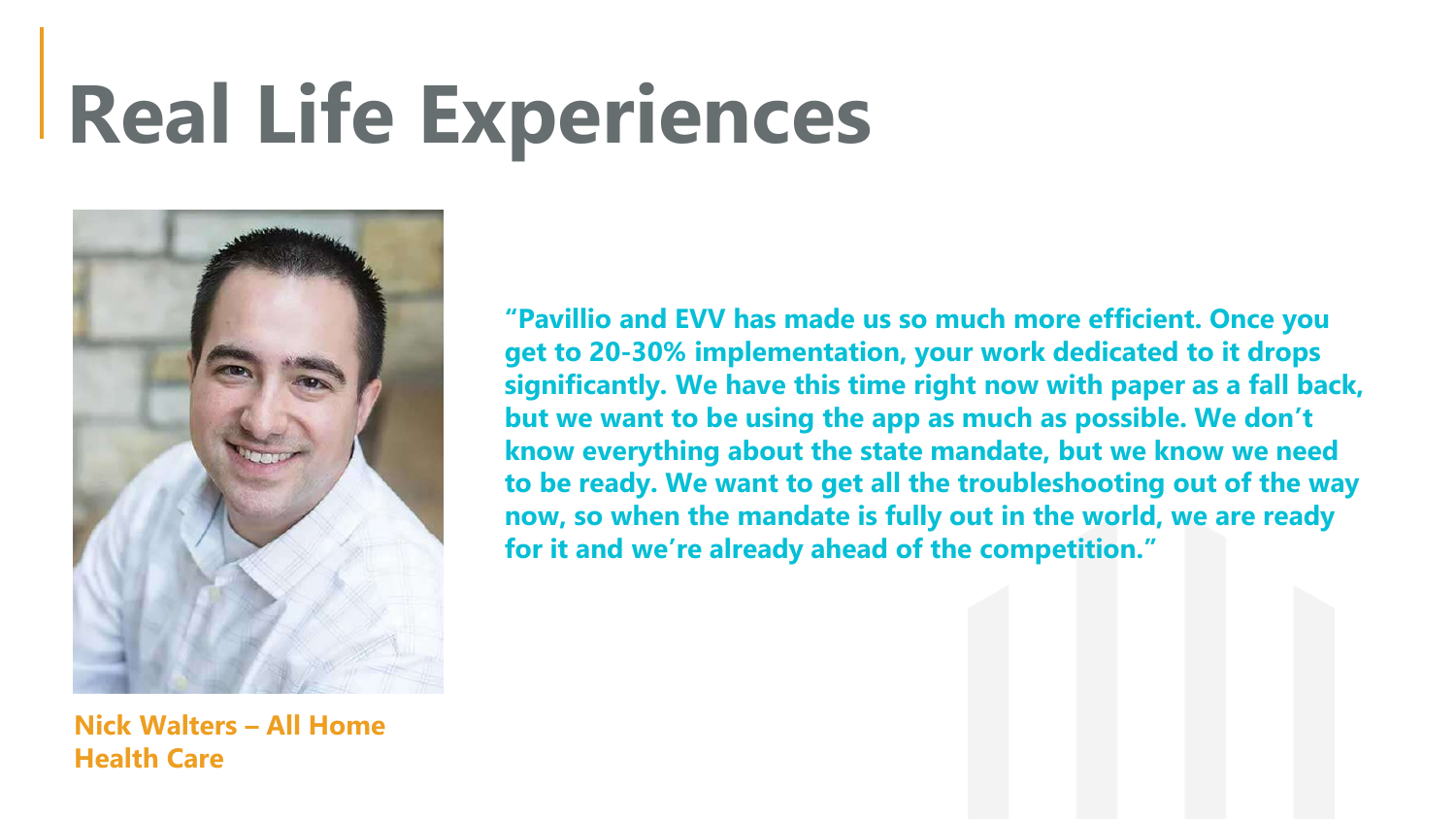#### Implementing an EVV Pilot in Pavillio

- 1. Establish pilot group
- 2. Client and Caregiver communication
- 3. Process change/mapping
- 4. Policy considerations
- 5. Internal staff training
- 6. System setup
- 7. Client/Caregiver setup
- 8. Pilot go live

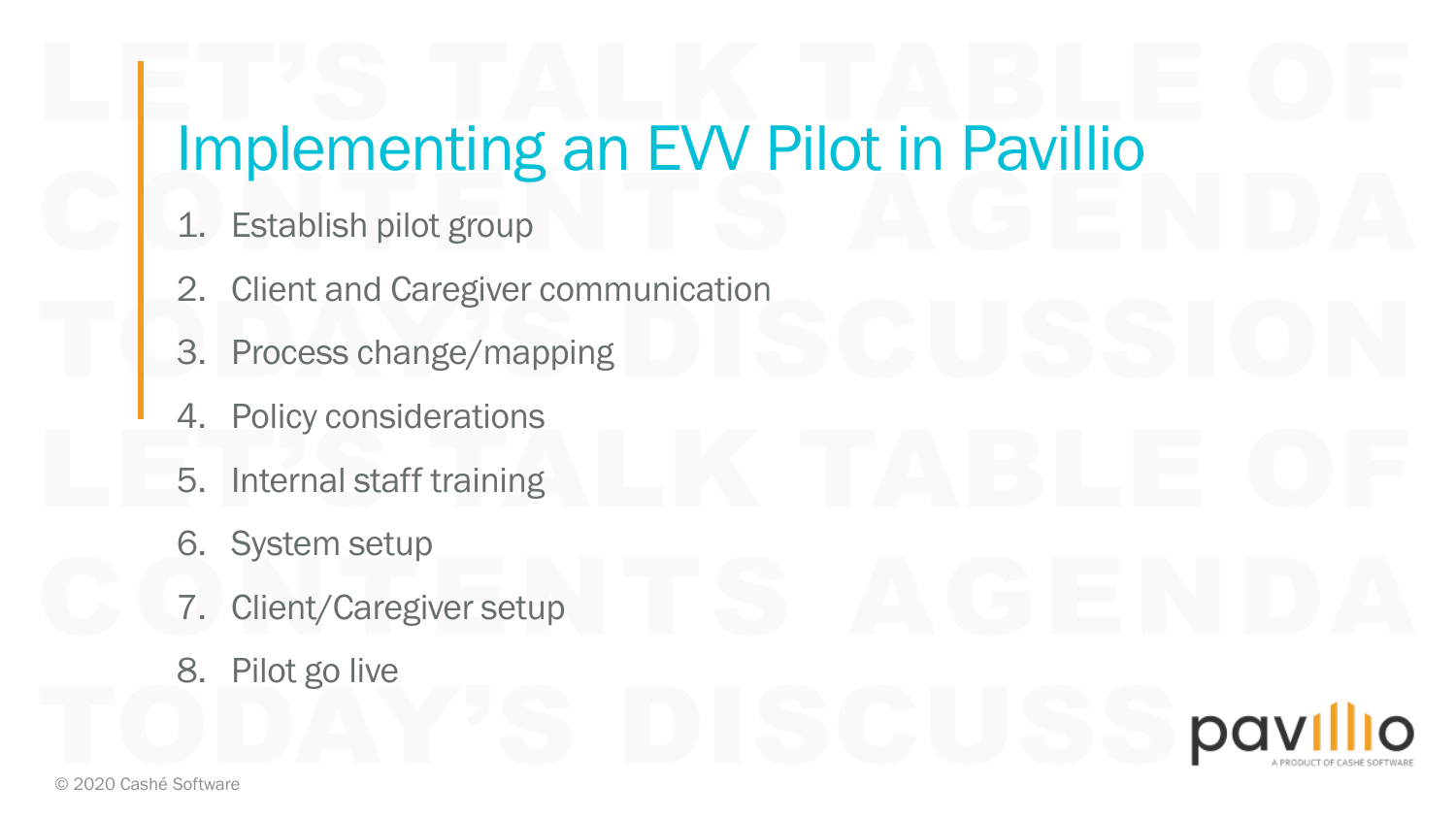#### Establish Pilot group and timeline

A successful pilot is key to a successful roll-out. Picking the right clients and caregivers can make or break a pilot.

Pilot is to test the most common scenarios; a pilot is not an attempt to break the system. Do that in your testing where clients are not involved.

Select 5-15 clients

- Across multiple service lines
- Select eager/willing clients and caregivers
- Establish 1 month pilot (2 pay periods) starting at beginning of pay period
- Develop a pilot timeline and key dates
- Get staff to commit to timeline and free up time to execute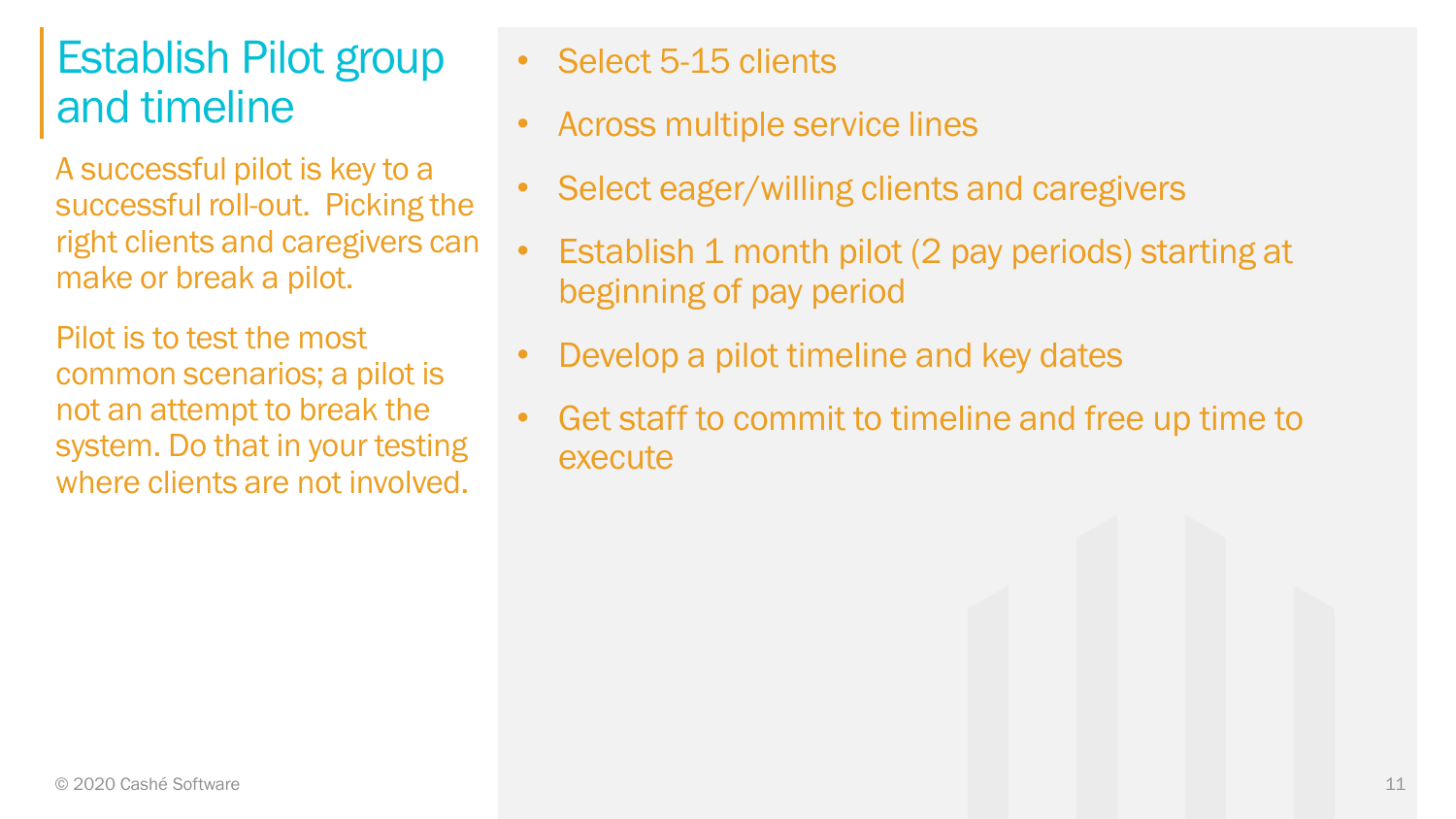#### Communication is key

Client and Caregiver communication.

Develop a communication for the pilot with the following key points. It might take 2-3 communications to get clients/caregivers mentally ready for the pilot and the impending change.

- Explain the DHS mandate and the timeline
- Emphasize the benefits of EVV
- Empathize with the struggles of making a change
- Reassure that there will be no disruption in service
- Guarantee that payroll will not be affected
- Offer support for technical issues that may arise
- Offer a direct line to a staff member who will be the main point of contact
- Provide scheduled training days, have more than 1 option.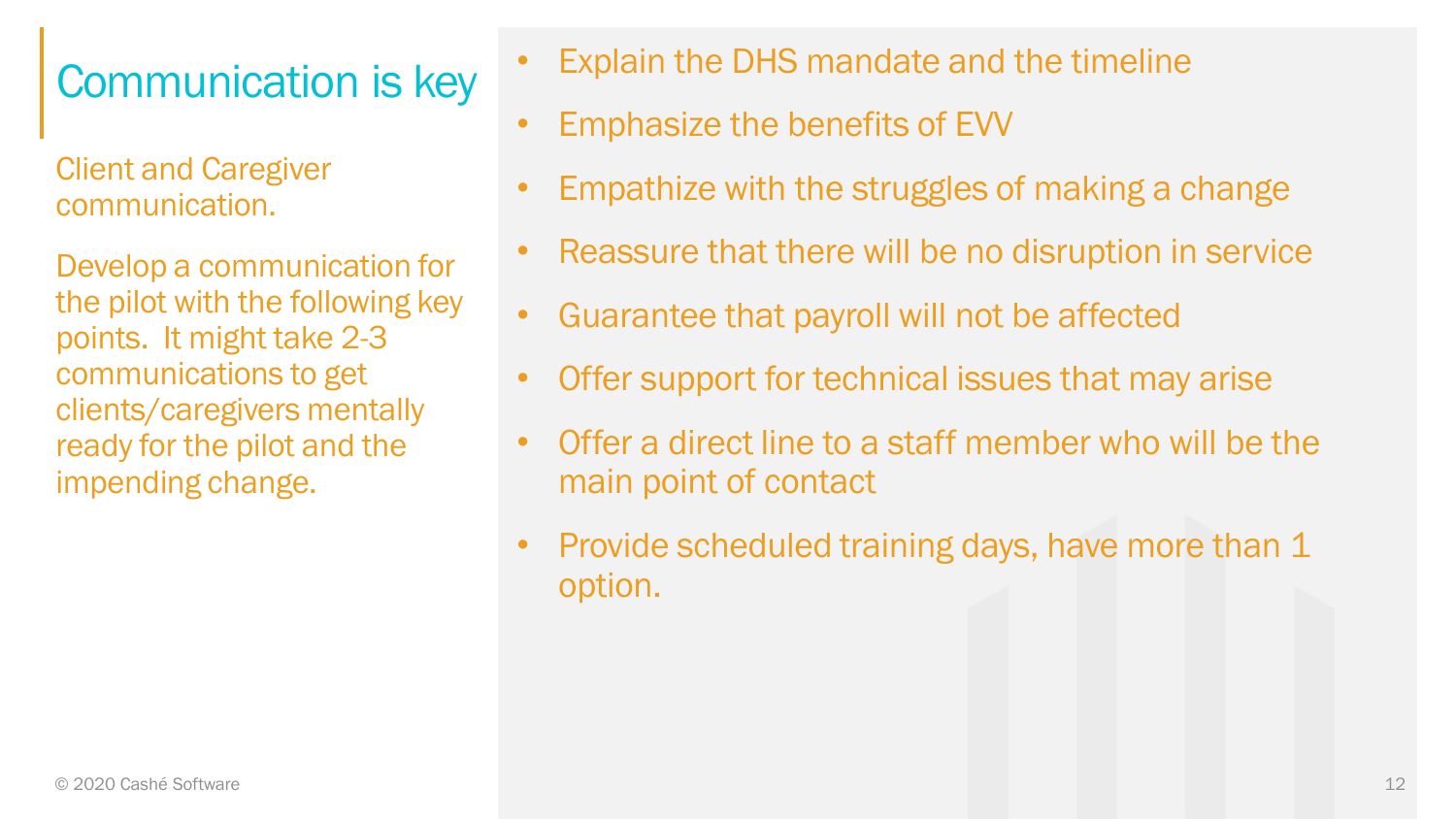#### Map the change in process

- Document current process and actors involved
- Map EVV process and identify differences
- Assign staff responsibility for new function

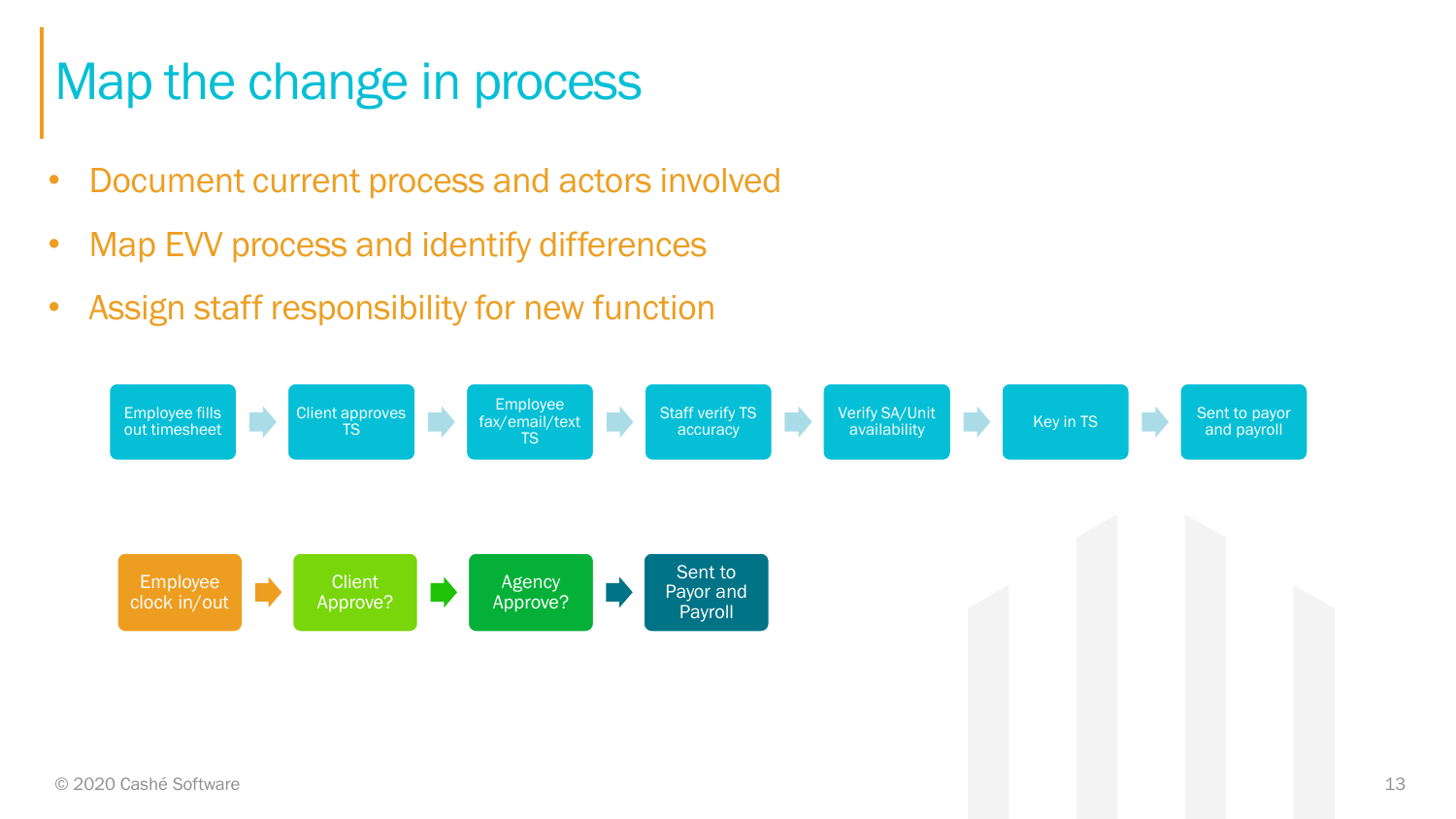### **Real Life Experiences**



**"Develop a policy around it. Don't make it a free for all in how they submit time. If it's a matter of "I don't want to" you have a policy to point to. Give yourself enough of a runway. Don't wait until the last minute. And don't be afraid to lose clients over it! Everyone will need to use it. We've only had one, but everyone will be using it eventually. Be understanding, but make them aware that everyone, no matter what, will be using EVV and this system."**

**Nick Walters – All Home Health Care**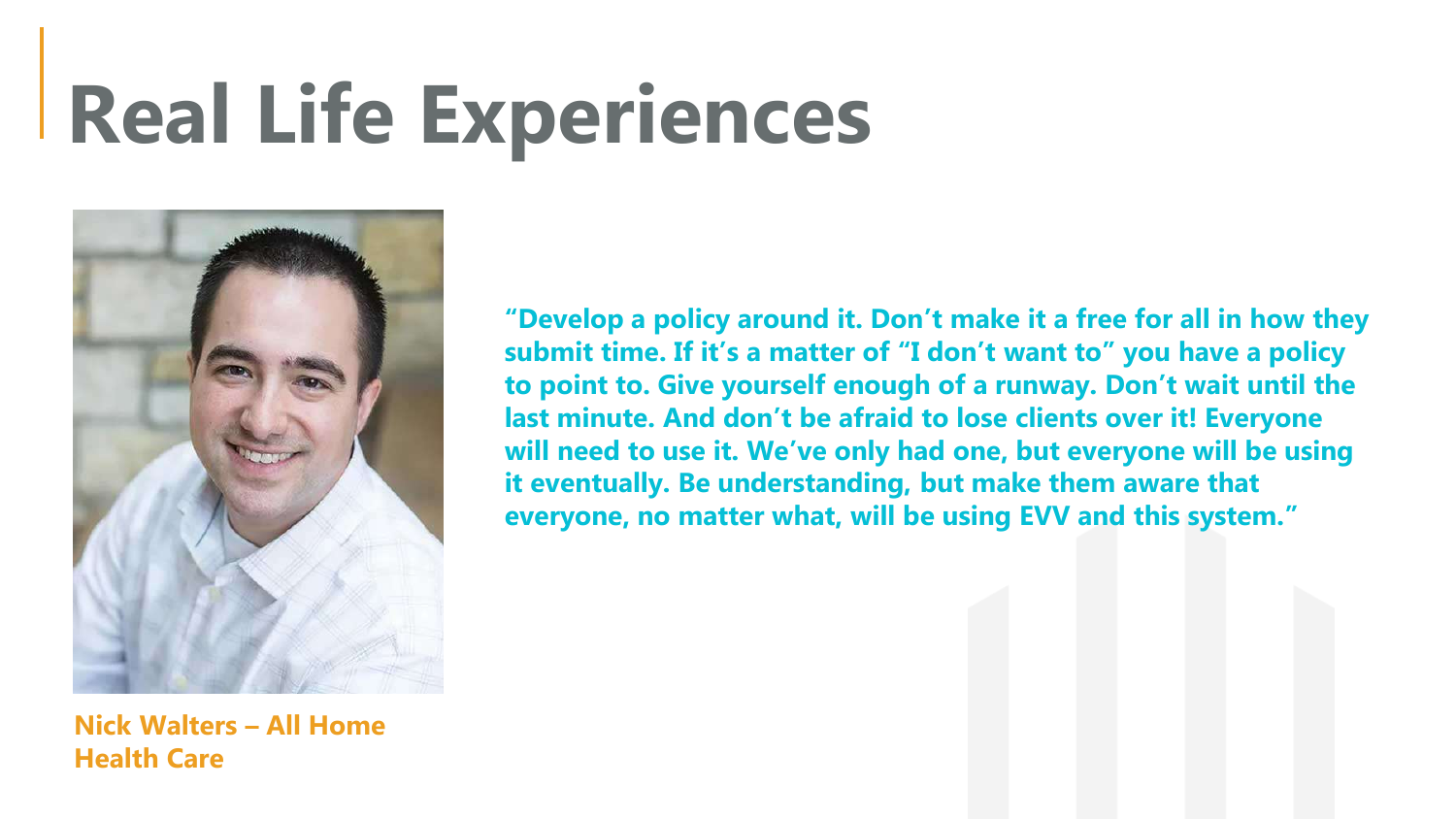#### Agency Policy considerations

Having a EVV policy will prevent confusion and will clearly communicate expectations with caregivers an clients.

- **Missed visit procedure**
- Editing clock-in/clock-out time
- How to address visits left in draft status (how and how long?)
- Process for entering time when EVV system is unavailable
- Communicate clock-in thresholds
- How to address when system prevents clock-in and instructs user to contact agency
- Rep/client approval policy
- Policy on override usage for unit exhaustion?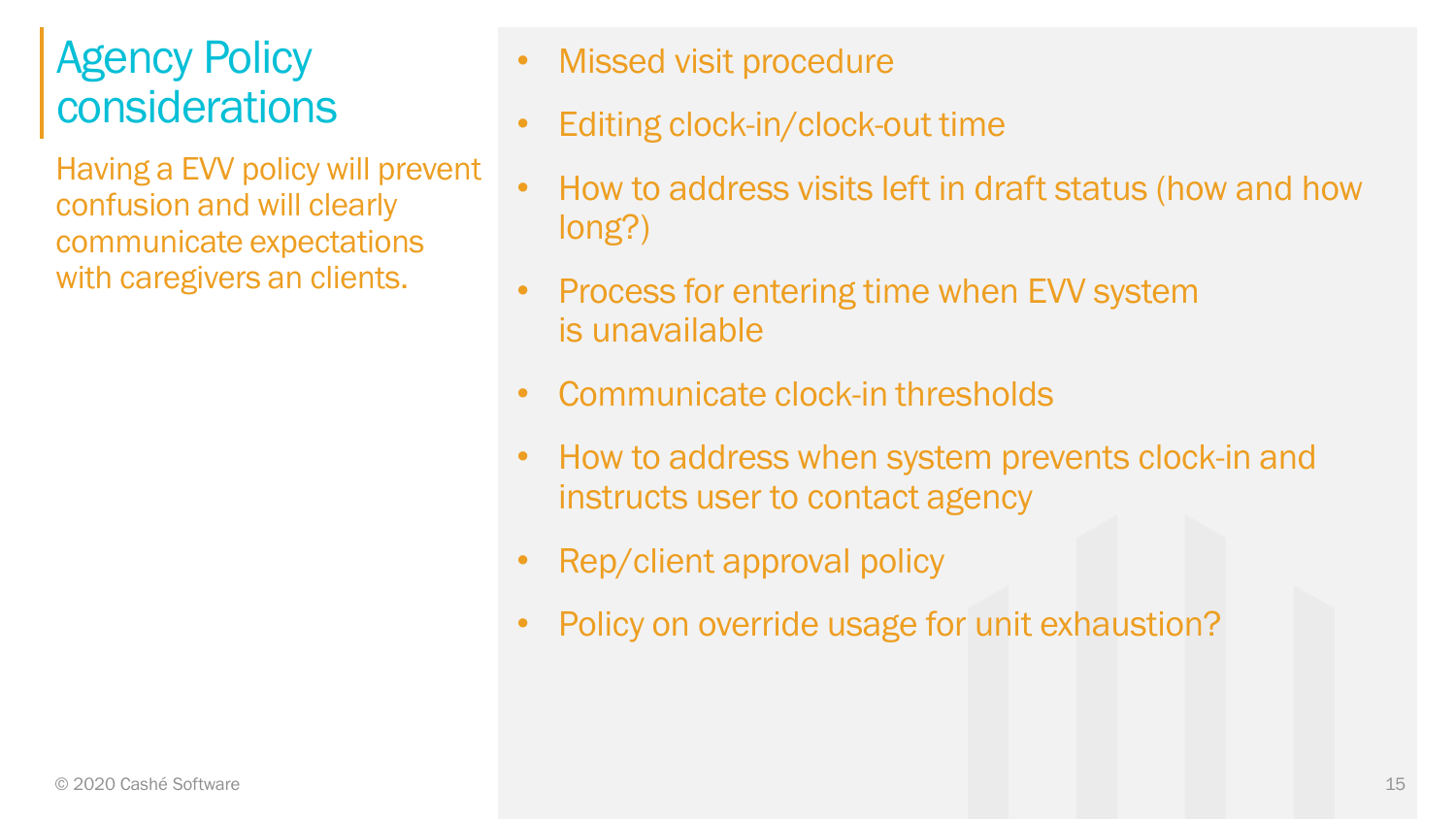#### Internal staff EVV readiness

- Share the client/caregiver communications
- Share new process and their role and responsibility
- Recognize the change and the additional work to get EVV in place
- Communicate the benefits to the staff and eventual reduction in work
- Emphasize the accuracy and automation benefits
- If they buy in, they will sell it to the clients/caregivers
- Test/play with the app until comfortable and confident
- Train on approval process, exception handling
- Train on basic mobile device troubleshooting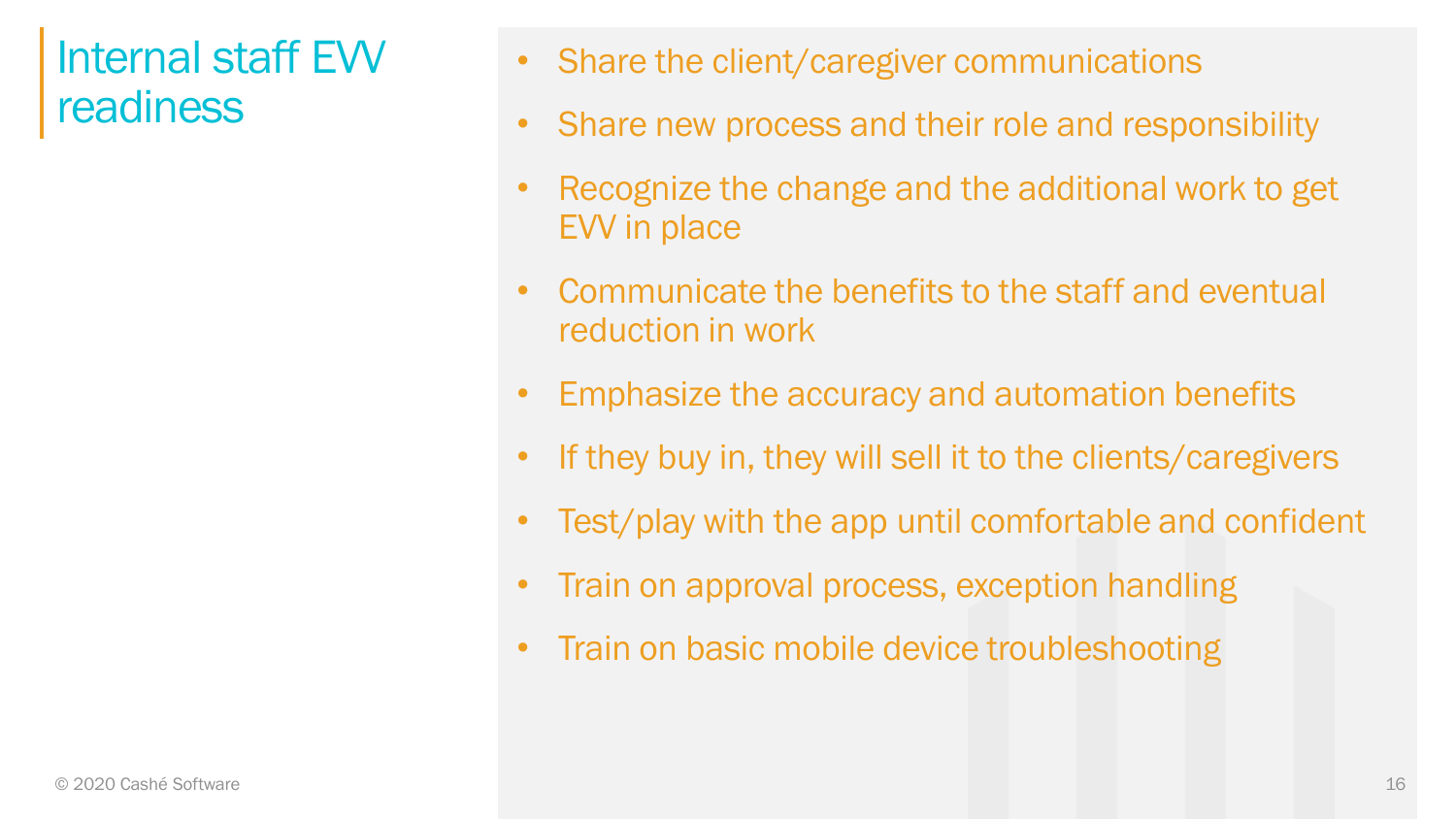#### System Setup

Pavillio has several configuration parameters that you should consider

- EVV Warning message
- EVV Stop Clock in
- Manual time entry warning
- Manual time entry stop clock-in
- Grace period for clocking-in for scheduled shifts
- Grace period for timesheet submission
- Geofence radius
- Forced clock out time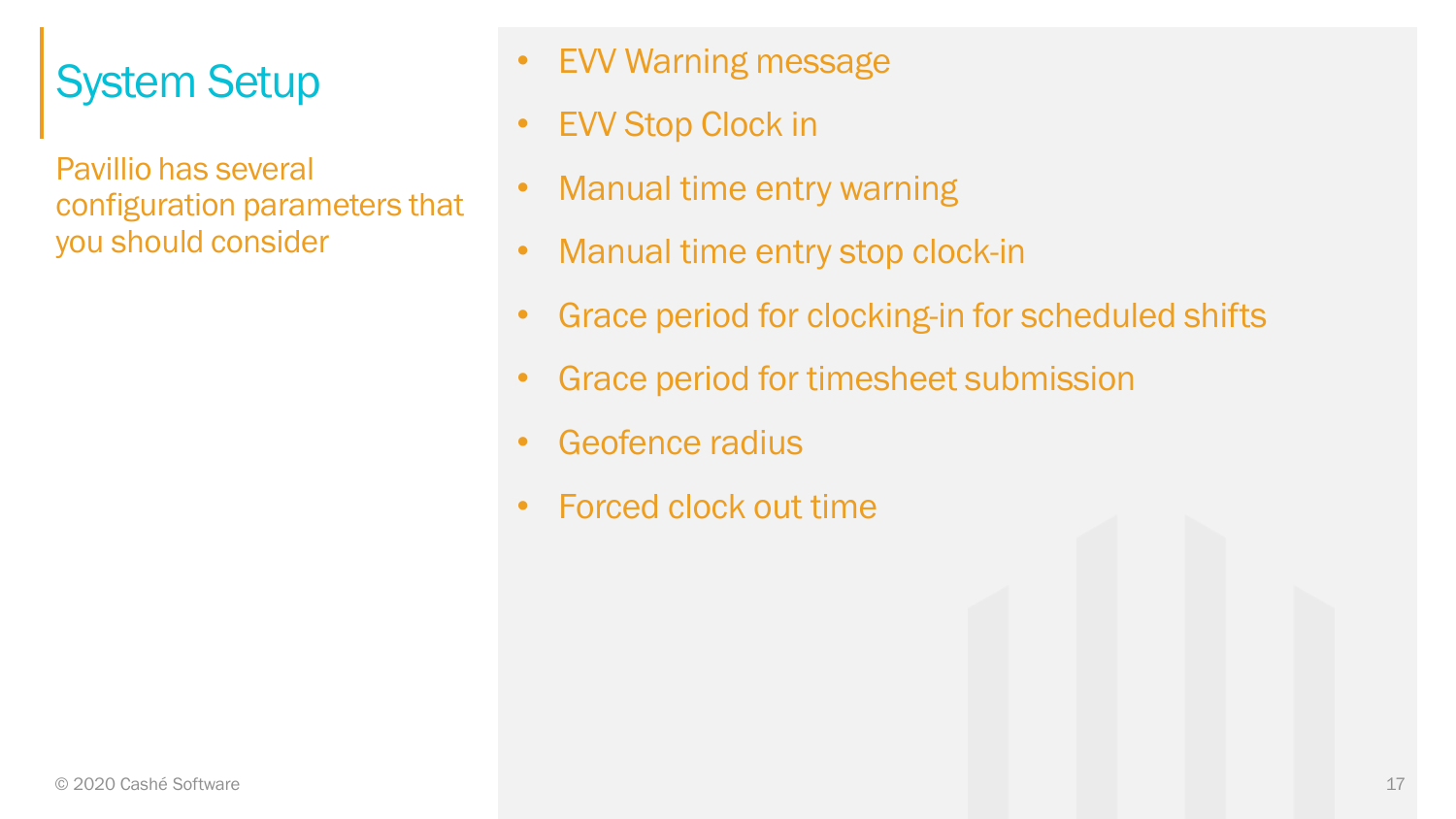#### Client setup

Having client information and setup completed will make EVV rollout easier

- Valid and active service agreement for EVV service
- Active Care Delivery with activities
- Interim service agreement usage
- **Client Eligibility**
- Assign caregiver
- Service location setup and multi-location capability
- Establish Responsible Party and login credentials OR
- Setup Login credentials for client
- (remember you need a valid/active email address)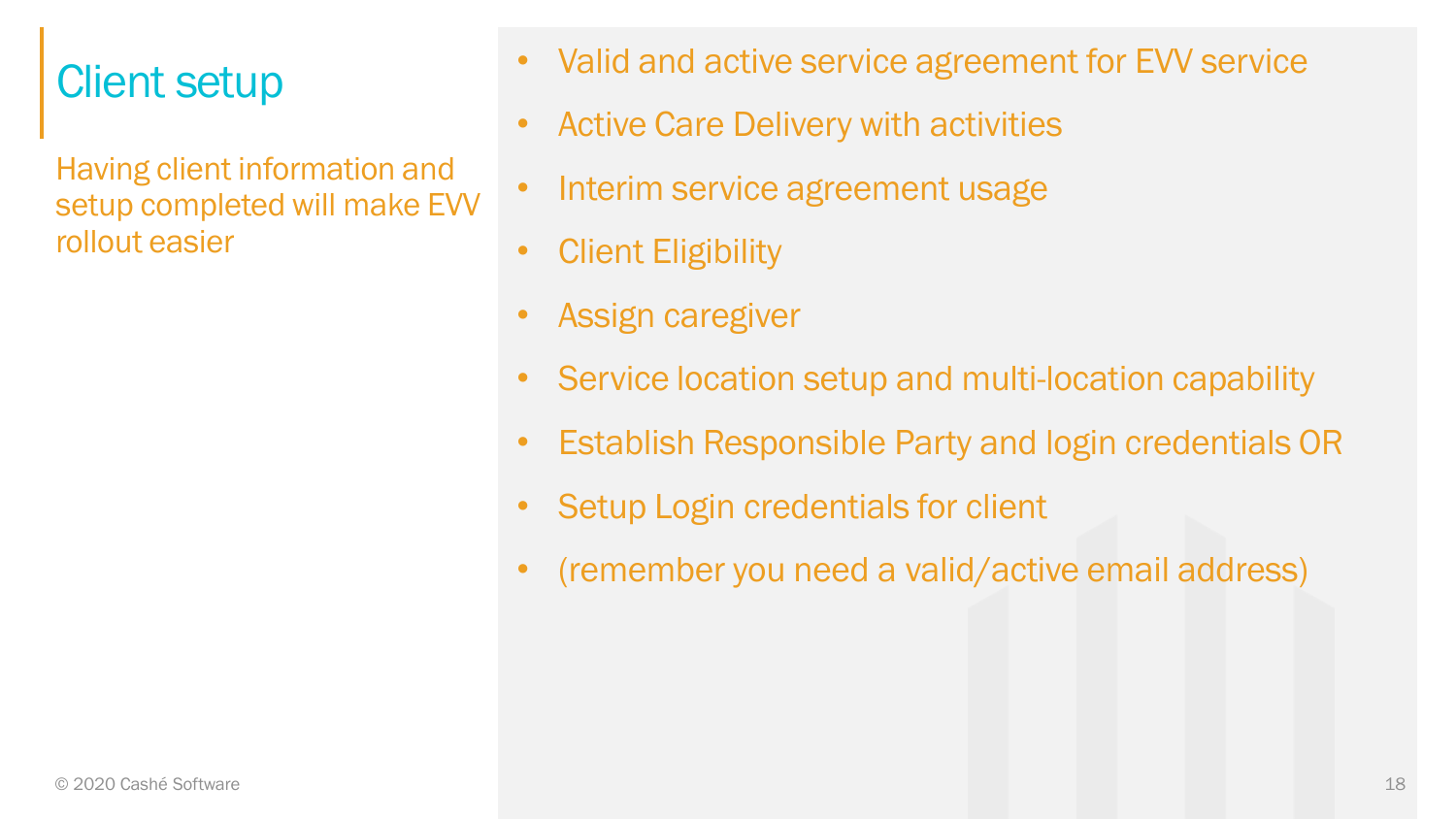#### Caregiver Setup

- Ensure Caregiver is assigned to client
- Establish pay rate for EVV service
- Setup Login credentials for Caregiver
- Need a valid/active email address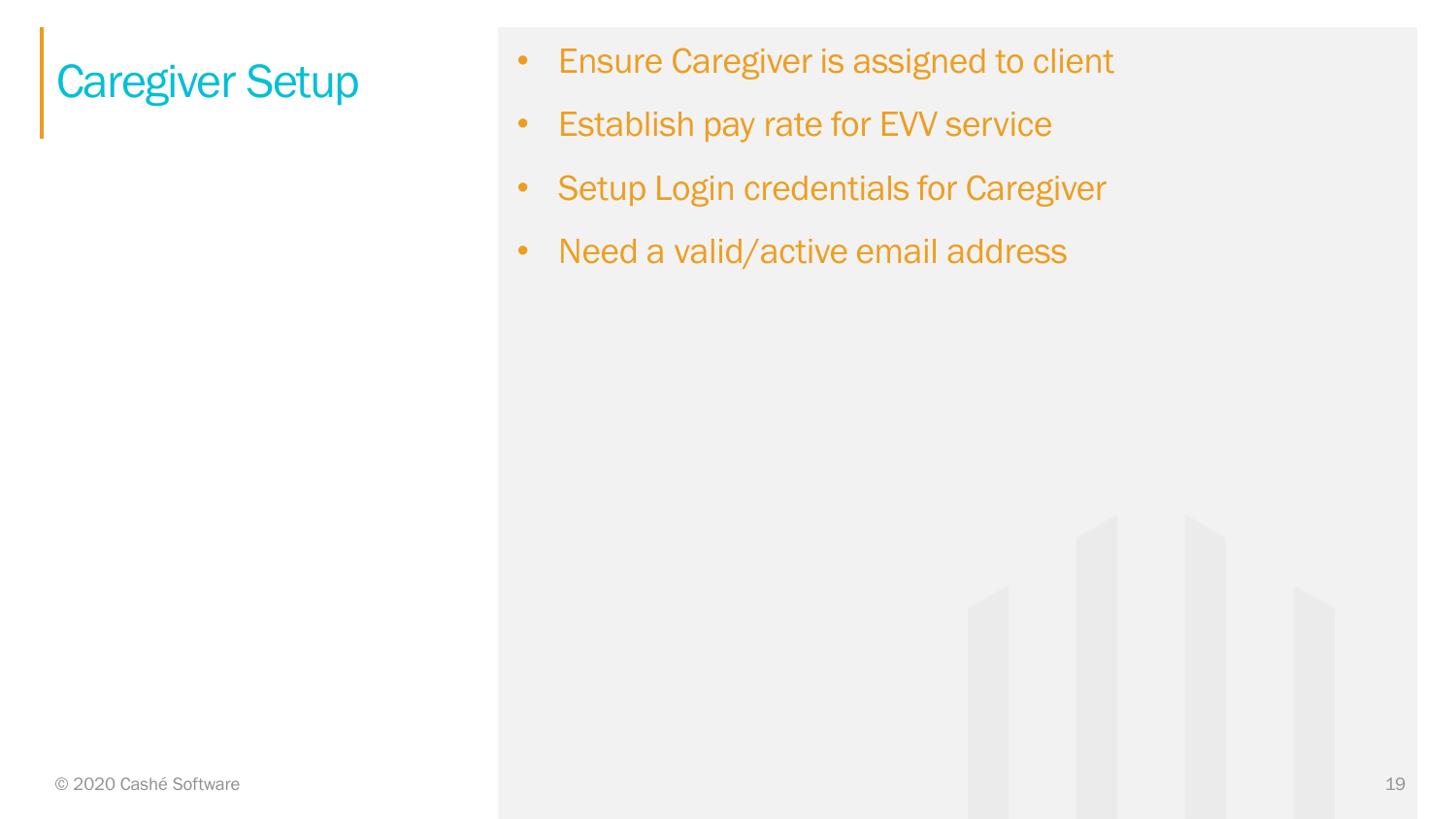#### T- 1 week to Pilot golive

- Reach out to pilot group caregivers/clients give them a heads up.
- Email self-training videos
- Remind them that they will be getting an email with password/pin then trigger the credentials.
- Circle back and check if the credentials received and if they were able to log in.
- Meet client/caregiver and perform training for those who need it (fake time can be entered and then deleted)
- Login as caregiver, pick client, enter time, enter ADLs, sign and submit
- Login as RP/client approve time, verify available units
- Validate in approval screen and delete the time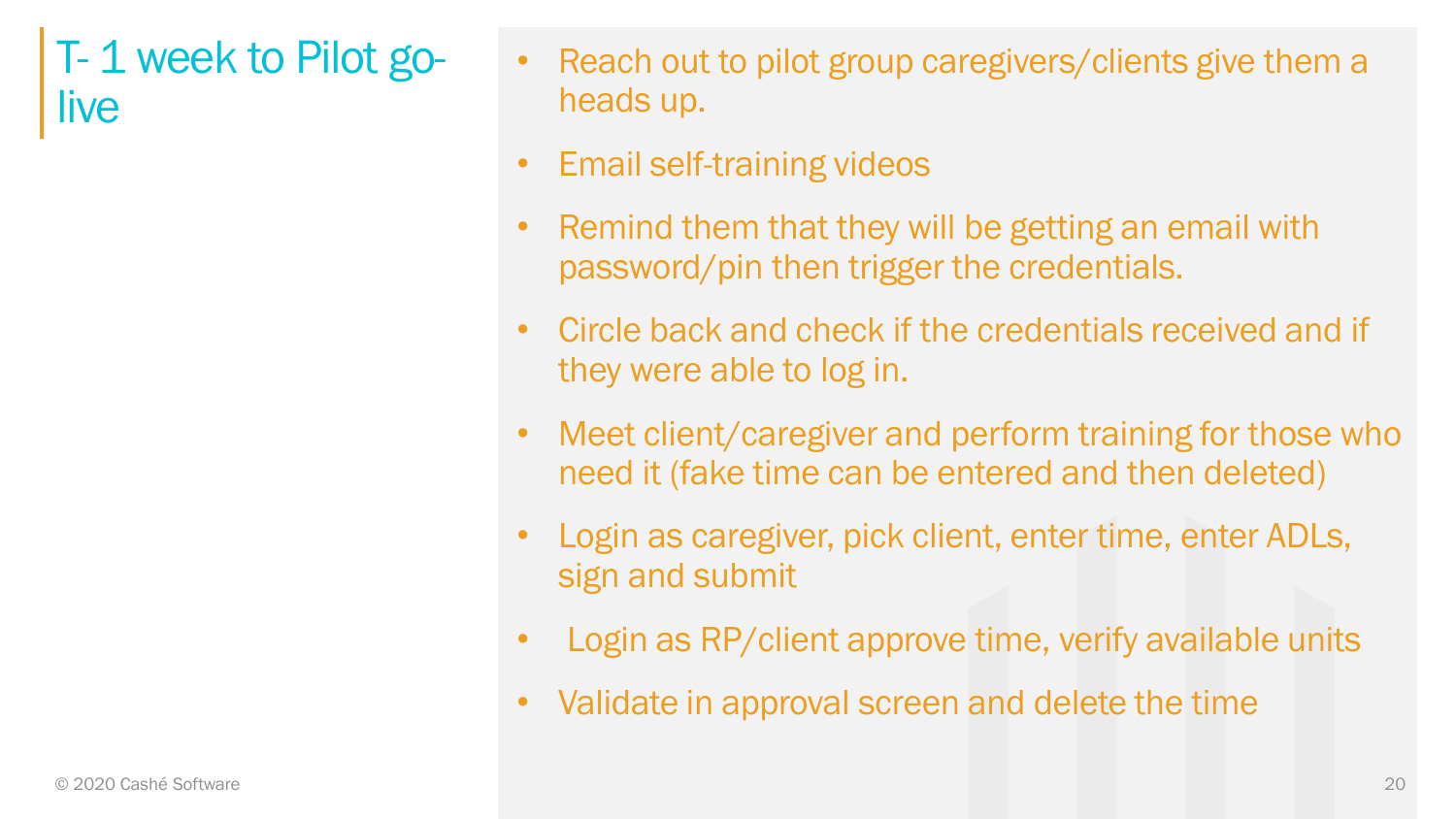#### Pilot Go-live

- Call and remind client/caregiver day before pilot start, answer any questions
- Have main point of contact available via cell for support
- Watch in approval screen for expected clock-in (in real time) and communicate to caregiver that you see activity
- Follow up with client to approve time at end of week.
- Have staff view warnings, approve time, validate unit consumption, service agreement and review ADL and notes
- Push to billing and Payroll and validate accuracy, repeat for week 2
- Document lessons learned and tweak process
- Circle back with client/caregiver and address any open issues.
- Create an FAQ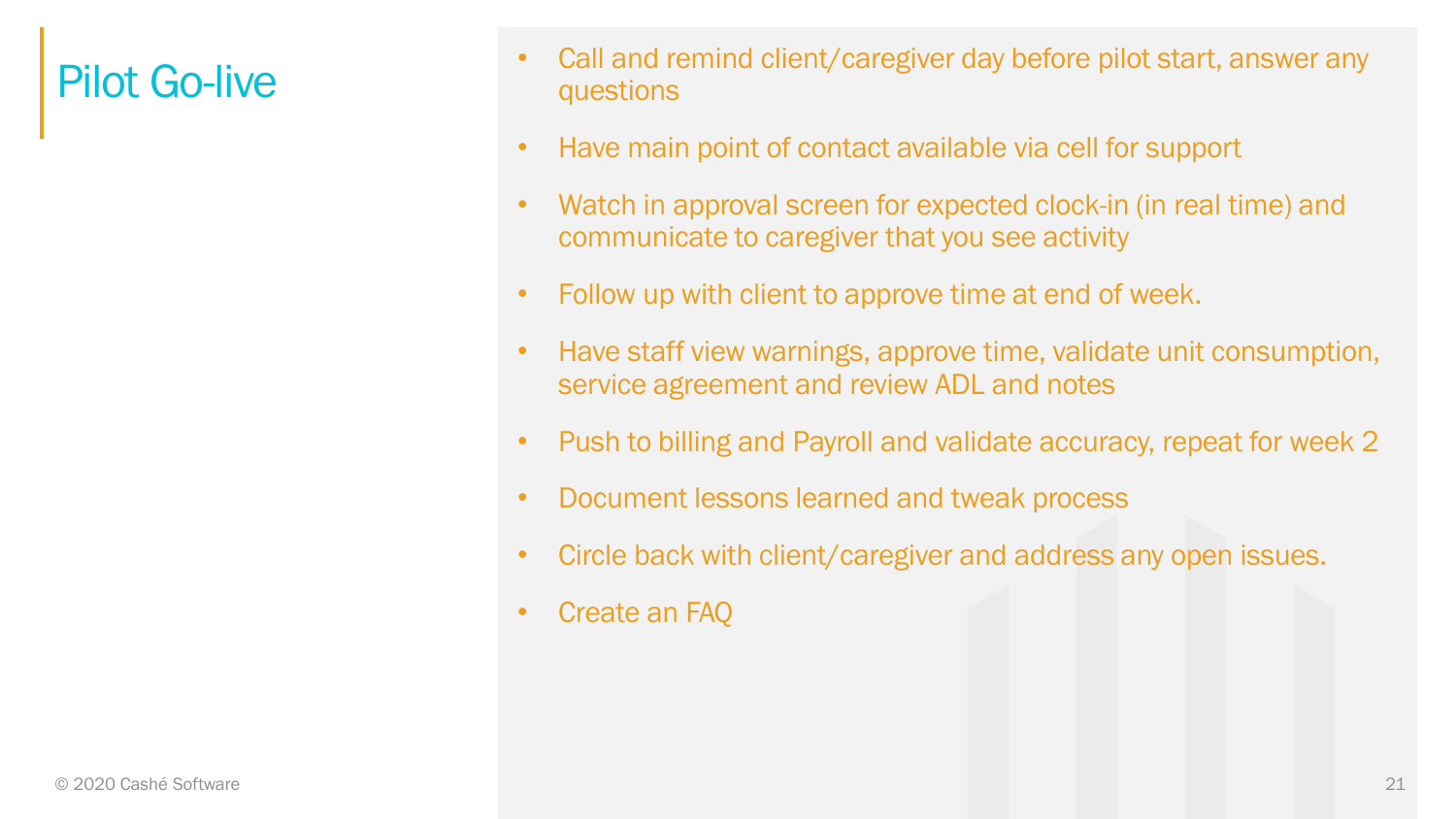# EVV DEMO pavillio

© 2020 Cashé Software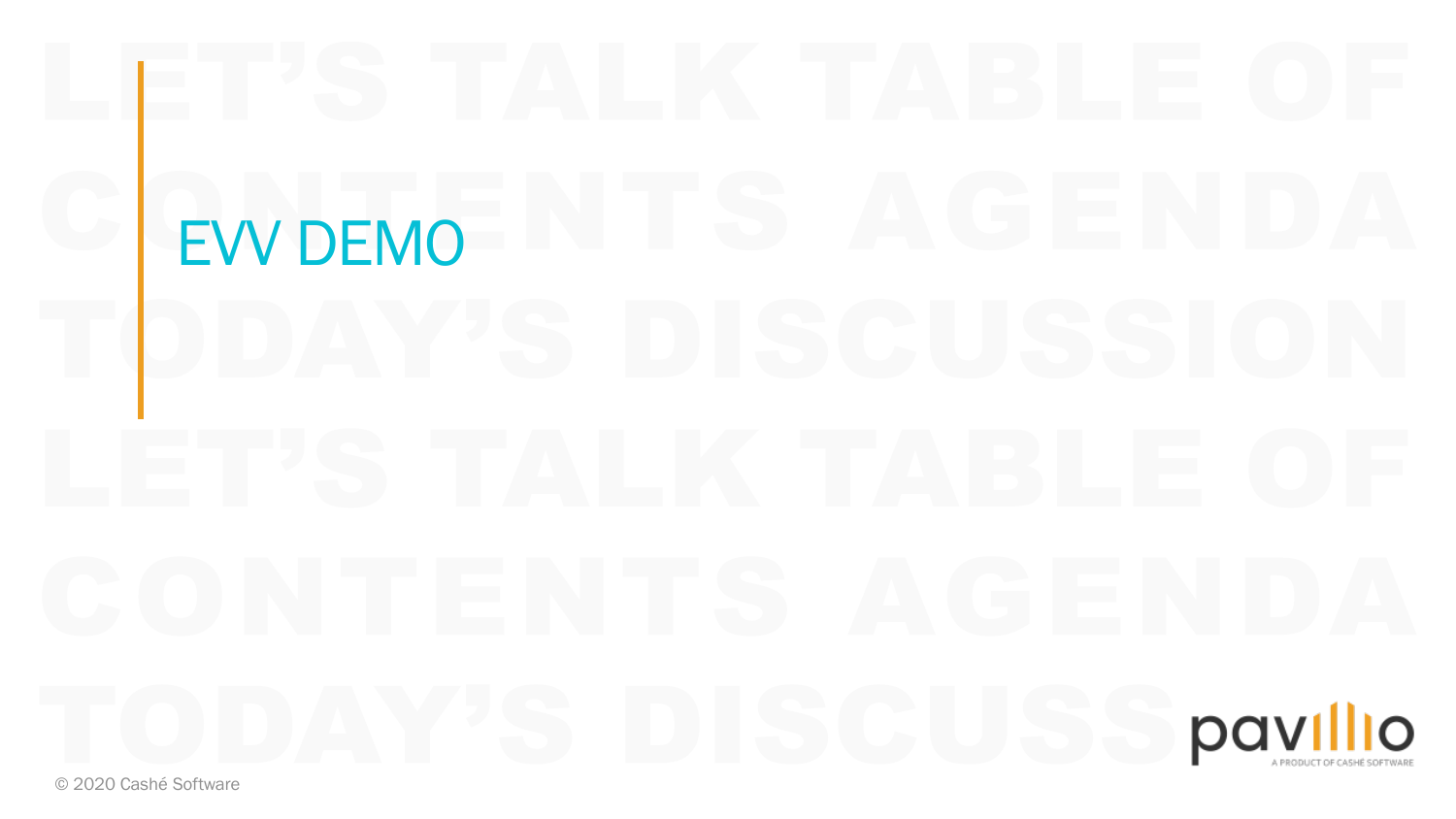#### Recap of Cashe's EVV platform and tools

|                                                             | Cashe      | <b>HHA</b>     |
|-------------------------------------------------------------|------------|----------------|
| Dual role login (caregiver and RP)                          | <b>Yes</b> | $\ddot{?}$     |
| Activities based on Care plan                               | <b>Yes</b> | <b>No</b>      |
| Real time unit utilization and availability                 | <b>Yes</b> | $\overline{?}$ |
| 245D outcome tracking in app                                | <b>Yes</b> | <b>No</b>      |
| <b>Non EVV services</b>                                     | <b>Yes</b> | N <sub>o</sub> |
| Caregiver can work for multiple agencies and use same login | <b>Yes</b> | $\tilde{?}$    |
| Client can sign on care givers device                       | <b>Yes</b> | $\tilde{?}$    |
| Live in caregiver attestation                               | <b>Yes</b> | <b>No</b>      |
| <b>Shared Care</b>                                          | <b>Yes</b> | $\overline{?}$ |
| MCO billing                                                 | <b>Yes</b> | <b>No</b>      |
| Clock in validation (eligibility, OIG, units, pay rates)    | <b>Yes</b> | $\ddot{?}$     |
| Schedule not required                                       | <b>Yes</b> | ?              |
|                                                             |            |                |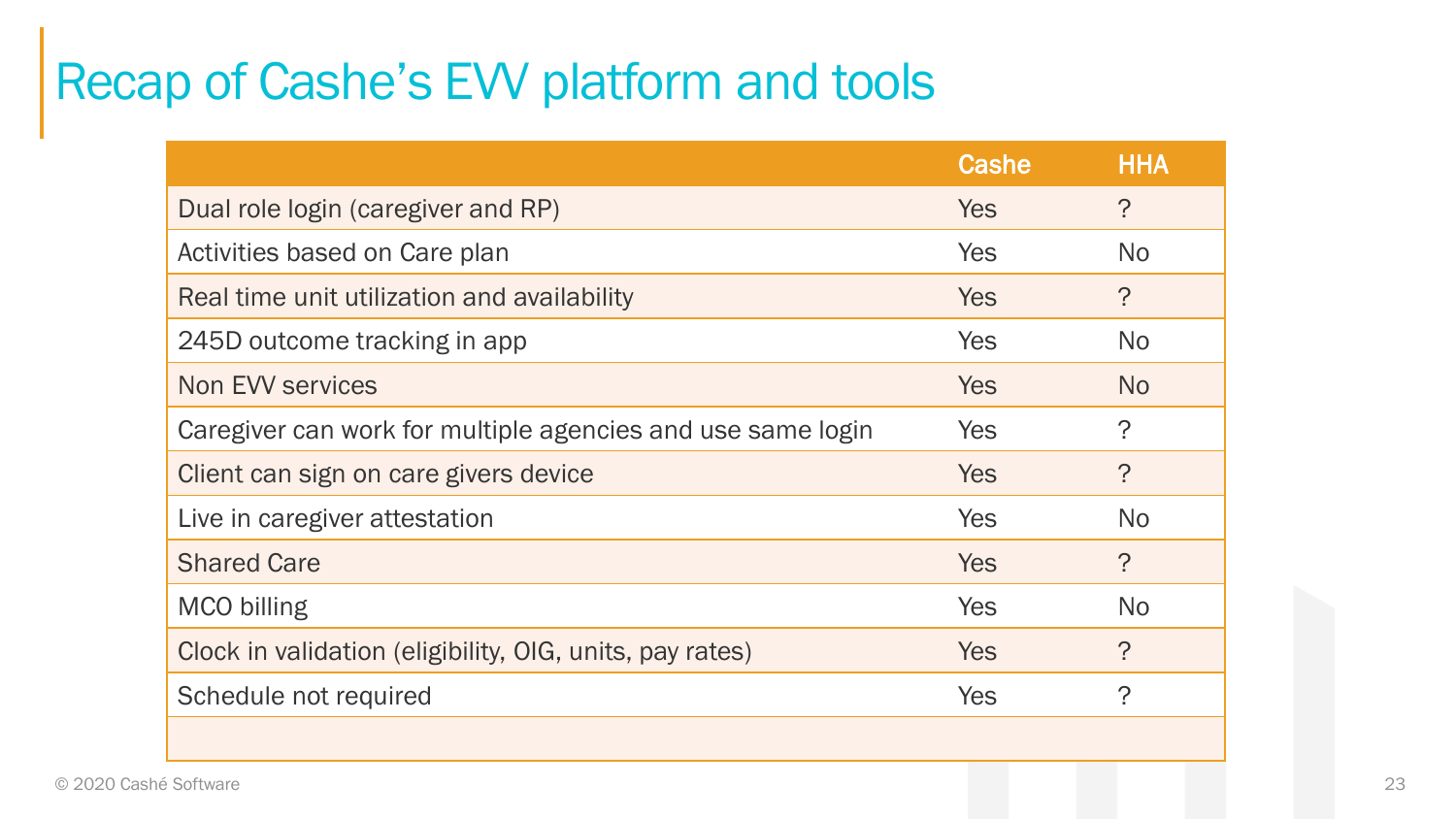## Q&A pavillio A PRODUCT OF CASHÉ SOFTWARE